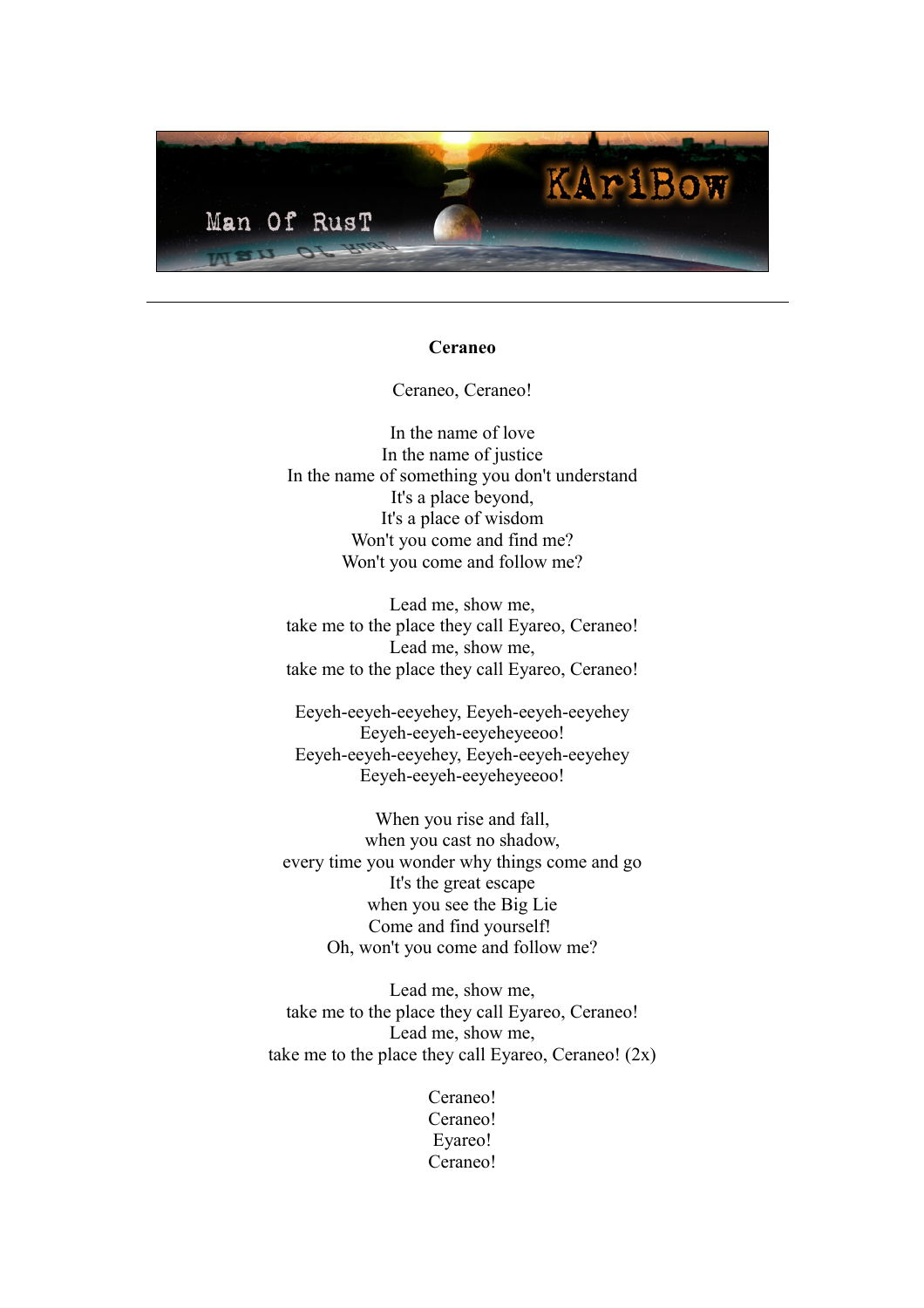## **Man Of Rust**

And once again there's a road to nowhere and there's a hole your holy future so slippery and scary, and the pouring rain's going to wash your self away!

> Waiting for the time to come, you're looking for a someone to run to The place you're still trying to find is cloud number nine

You're telling stories to the moon, wanting too much too soon now Your shadow on the wall is not black or white but grey

I fly, digging oh so deep, trying to find the reasons, even when I sleep You fly, fly on little girl! You better learn and dance to the rhythm of the world, to the rhythm of the world, to the rhythm of the world...

> Please, give me some time to rest! Give me something to ease the pain in my chest! So, please use your senses to see the rust in my blood! I've been misunderstood!

> When the day is over, when your time is gone When you touch your lover, when you hold your son Longing for the places where the river runs and you feel the shiver when the morning comes  $(2x)$

This man of rust's somebody else! This man will trust somebody else! This man has lost somebody else! This life's been going on and going on and going on.  $(2x)$ 

Please, give me some time to rest Give me something to ease the pain in my chest So, please use your sensed to see all the rust in my blood! I've been misunderstood!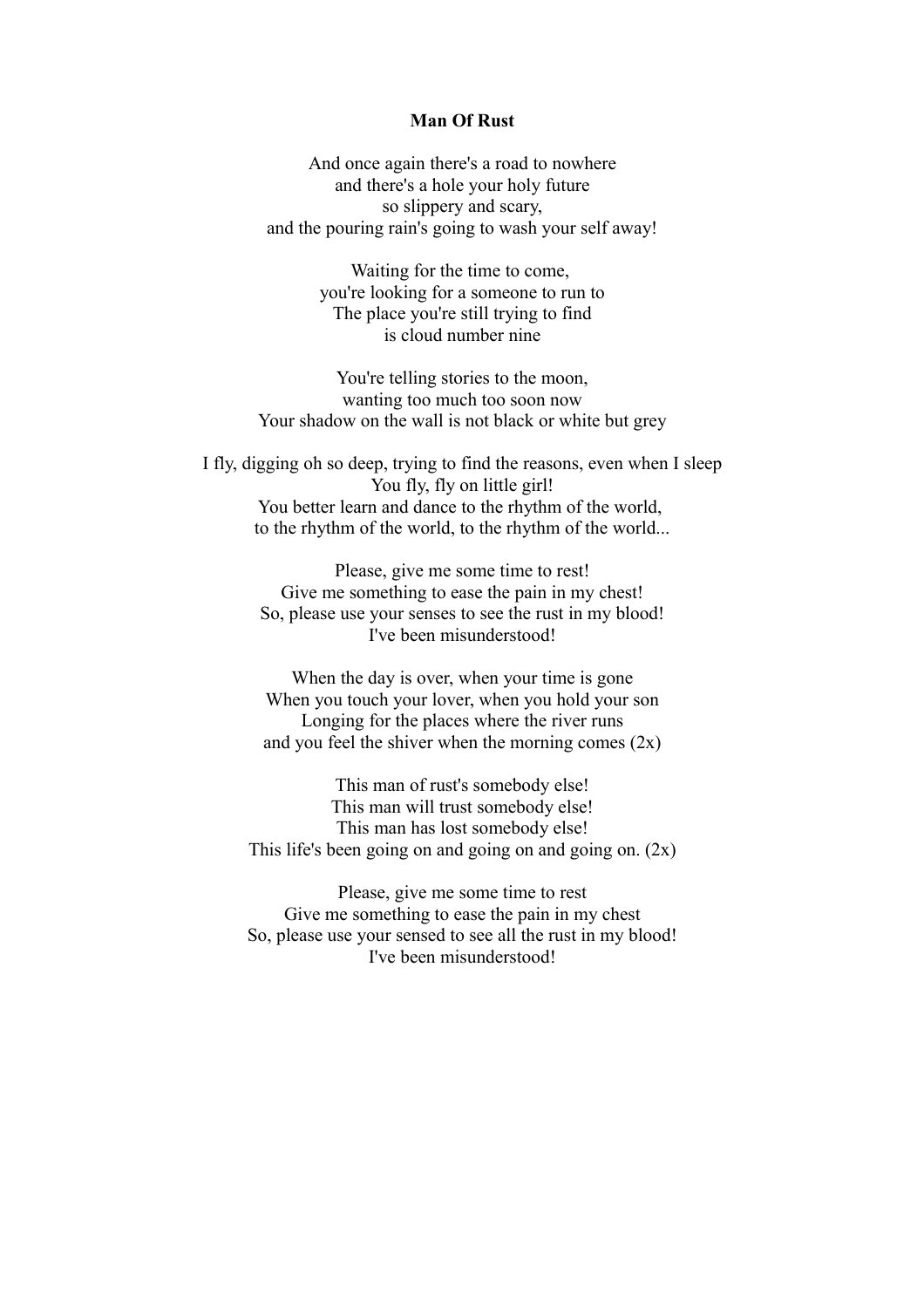### **Reasons To Fly**

All those secrets of life in one step you can't take: The human eye, the human way, the human ending In a world without advice, all without a fake The shiny, cloudy way of understanding

You give me reasons to fly A sacred door, a place to hide My little guide to everywhere and everything You give me reasons to fly You give me rest and take my sacred things

Down, down, all the way up The bitterness of what you wanna do Cry, cry, shout it out loud! The gravity of sunshine Far, far, to far away lands Crawl the path of endlessness Hold it in your own hands and keep it when you let it slip away!

You give me reasons to fly A sacred door, a place to hide My little guide to everywhere and everything You give me reasons to fly You give me rest and take my sacred things  $(2x)$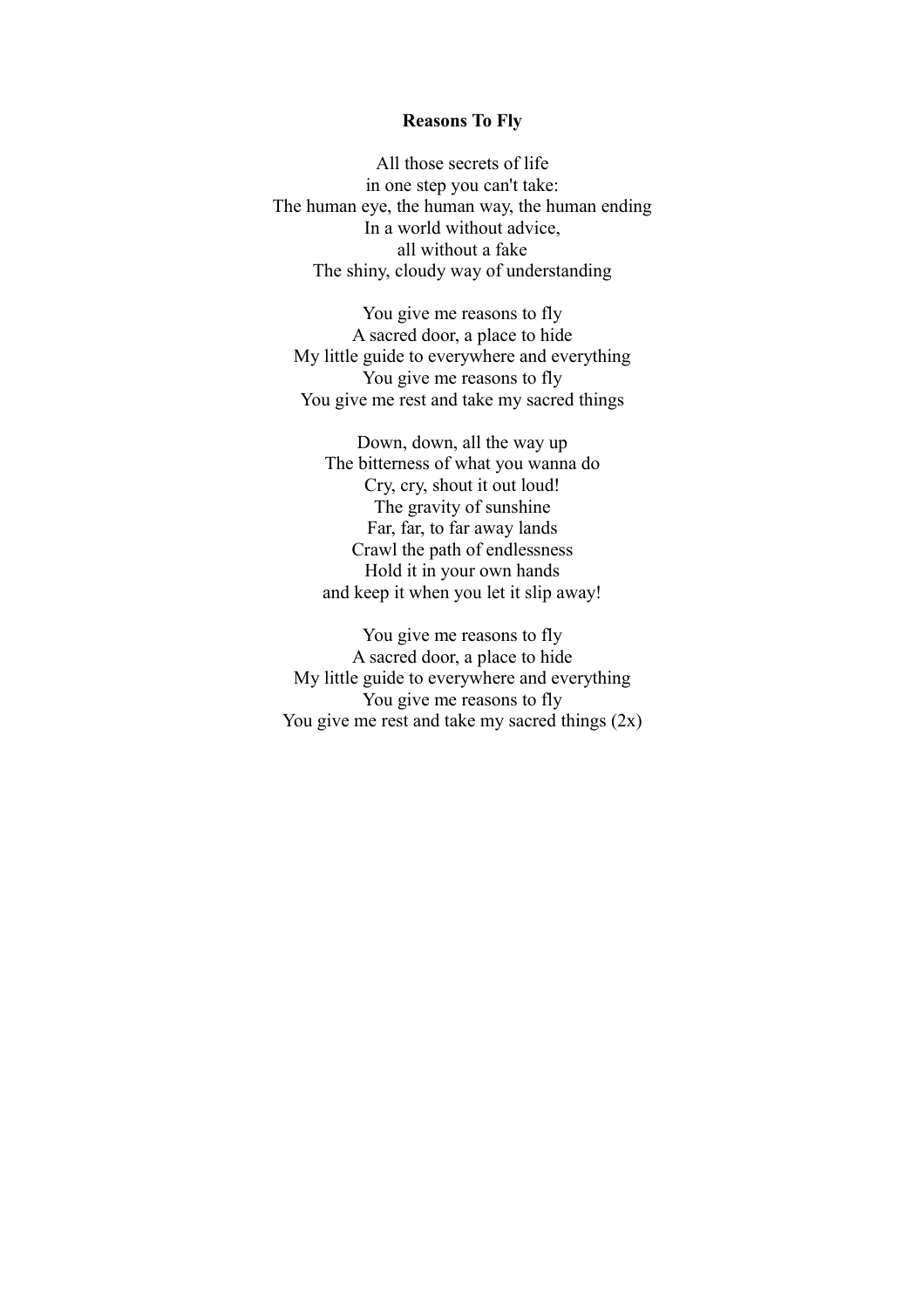# **The Big Y**

And you run away No more answers to these questions always pushing you around And you decide it's time to leave this place and fly away And no more blood to give while your whole world is going down

> Why? It's a big Y! You're giving it a big try You feel its breath is not far from where you are Why? It's a big Y! You're crying the big cry Right now it's hiding and then it's all so obvious!

All this innocence! All this time and all these moving fragile unexpected things! Another circumstance heals your fallen, burnt down, scratched and broken silver-coated wings

Why? It's a big Y! You're giving it a big try You feel its breath is not far from where you are Why? It's a big Y! You're crying the big cry Right now it's hiding and then it's all so obvious!  $(2x)$ 

Why? It's a big Y!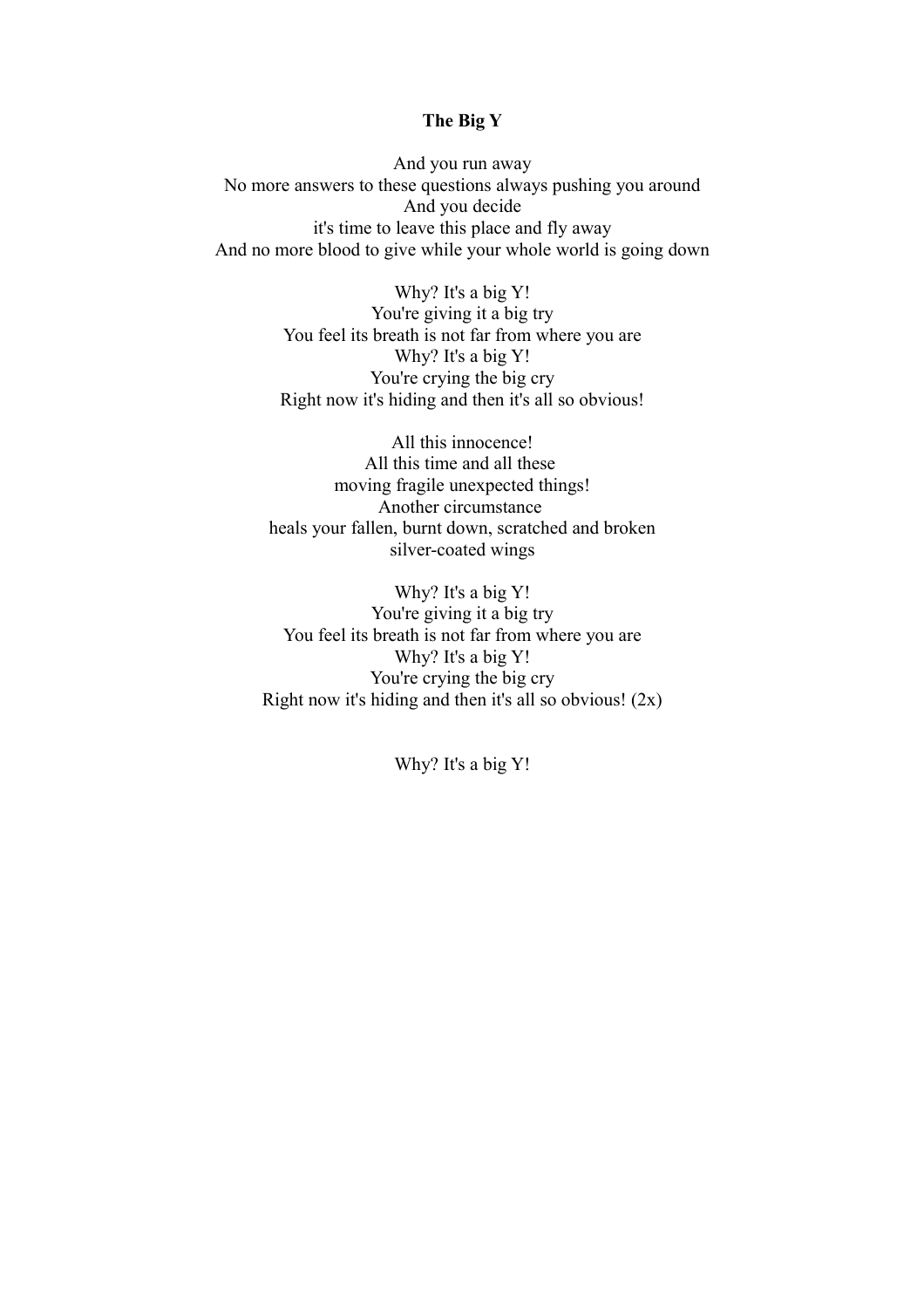## **Till We Are Gone**

Don't you call me! There are reasons to come and to leave There's something - and something in between Something right in my way, something hiding away Questions flowing from your eyes but Dont you save me! There are reasons to be! Stay in touch - but don't worry 'bout me! Feelings right in front of you, memories will fade anyway They fade anyway

Sleeper! Don't you forget that's the way it feels! And don't you resign, no! Keeper! Don't you fade away in silence! Cause time's up when truth is gone!

Running, hiding from the rain, I run till we are, I run till we are gone So, I'm standing here again I run till we are, run till we are gone Running, hiding from the rain, I run till we are, run till we are gone No hiding from the pain, I run till we are, run till we are gone

We are much more than the wars in the dark True is the wall hides the cores of our hearts So empty, so full and so hard to believe Read my words and never forget You will see me - fade through a light in my eyes Believe me! It's not just a hole in my pride! I come, you will go, you will see, I will know You will see, I will know

Sleeper! Don't you forget that's the way it feels! And don't you resign, no! Keeper! Don't you fade away in silence! Cause time's up when truth is gone!

> Running, hiding from the rain, I run till we are, I run till we are gone So, I'm standing here again, I run till we are, run till we are gone Running, hiding from the rain, I run till we are, run till we are gone No hiding from the pain, I run till we are, run till we are gone

Running, hiding from the rain, I run till we are gone! So, I'm standing here again, I run till we are... Run till we are gone, I run till we are...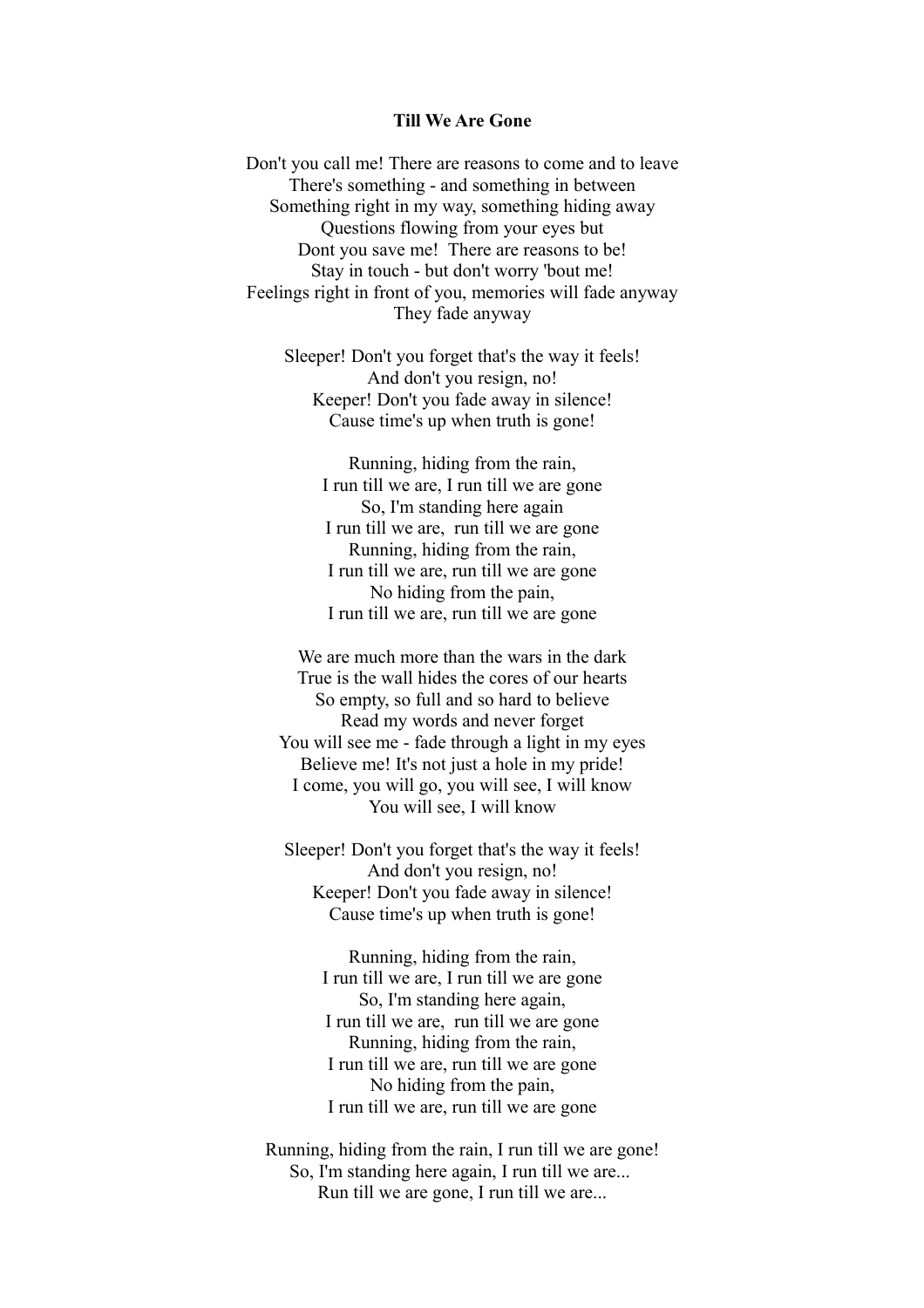## **Rising Like The Sun**

Don't you call me! There are reasons to come and to leave There's something - and something in between Something right in my way, something hiding away Questions flowing from your eyes but Dont you save me! There are reasons to be! Stay in touch - but don't worry 'bout me! Feelings right in front of you, memories will fade anyway They fade anyway

Sleeper! Don't you forget that's the way it feels! And don't you resign, no! Keeper! Don't you fade away in silence! Cause time's up when truth is gone!

Running, hiding from the rain, I run till we are (until we are gone) So, I'm standing here again I'll run till we are, until we are gone  $(2x)$ 

We are much more than the wars in the dark True is the wall hides the cores of our hearts So empty, so full and so hard to believe Read my words and never forget You will see me fade through a light in my eyes Believe me! It's not just a hole in my pride! I come, you will go, you will see, I will know You will see, I will know

Sleeper! Don't you forget that's the way it feels! And don't you resign, no! Keeper! Don't you fade away in silence! Cause time's up when truth is gone!

Running, hiding from the rain, I run till we are (until we are gone) So, I'm standing here again, I'll run till we are, until we are gone  $(2x)$ Until we are gone!

Well, you're rising like the sun, but you're falling like the rain I see you rise up like the sun, you're still falling like the rain Rising the sun, falling like the rain You're rising like the sun, you're still falling like the rain Oh... until we are gone! Leave you rising like the sun, leave you rising like the sun...